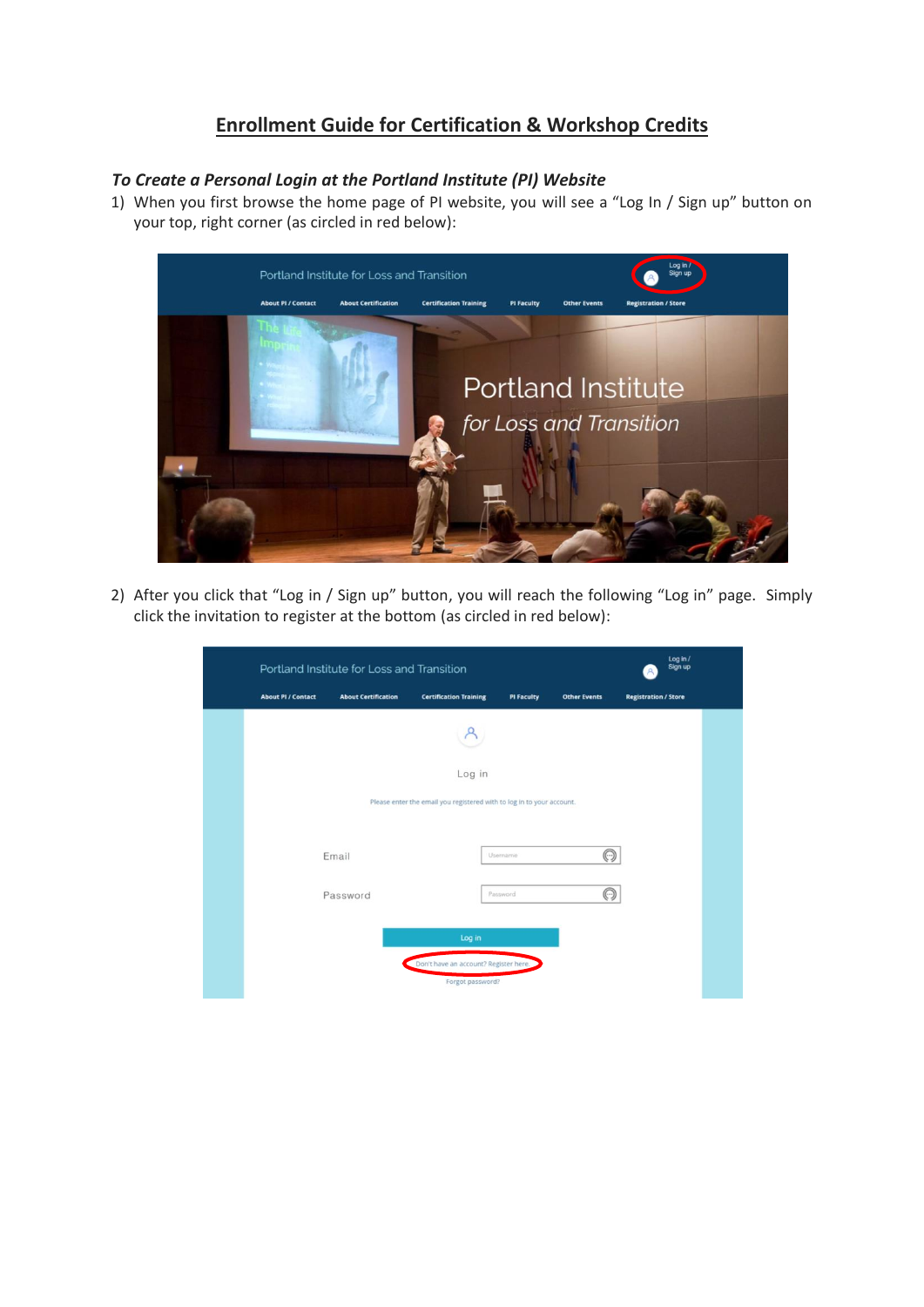3) You will then be directed to the following Registration page, where you can create your personal login account by entering your personal information:

|                           | Portland Institute for Loss and Transition                                                                                                            |                               |                   |                     |                             |  |  |
|---------------------------|-------------------------------------------------------------------------------------------------------------------------------------------------------|-------------------------------|-------------------|---------------------|-----------------------------|--|--|
| <b>About PI / Contact</b> | <b>About Certification</b>                                                                                                                            | <b>Certification Training</b> | <b>PI Faculty</b> | <b>Other Events</b> | <b>Registration / Store</b> |  |  |
|                           |                                                                                                                                                       |                               |                   |                     |                             |  |  |
|                           |                                                                                                                                                       | Register                      |                   |                     |                             |  |  |
|                           | Thank you for your interest in Portland Institute for Loss and Transition. Please enter the<br>following information to register as a member/learner. |                               |                   |                     |                             |  |  |
|                           | Your first name*                                                                                                                                      |                               | First name        |                     |                             |  |  |
|                           | Your last name*                                                                                                                                       |                               | Last name         |                     |                             |  |  |
|                           | Your email (used for login)*                                                                                                                          |                               | Your email        |                     |                             |  |  |

- 4) By registering as a PI member, you will receive PI's updates regarding training workshops in future.
- 5) If you would like to pursue our Certification Program, simply click the "Registration / Store" button (as circled in red above) for enrollment.

## *Certification Program*

- 1) Certification Enrollment
	- To become a Certification learner, you need to first enroll yourself by adding the "Certification Enrollment" to your Shopping Cart (as circled in red below).



- Afterward, you should see "1" in your Shopping Cart on your top, right corner (as circled in red above). Thereafter, you may proceed with other purchases, if any, or simply proceed to check out for payment.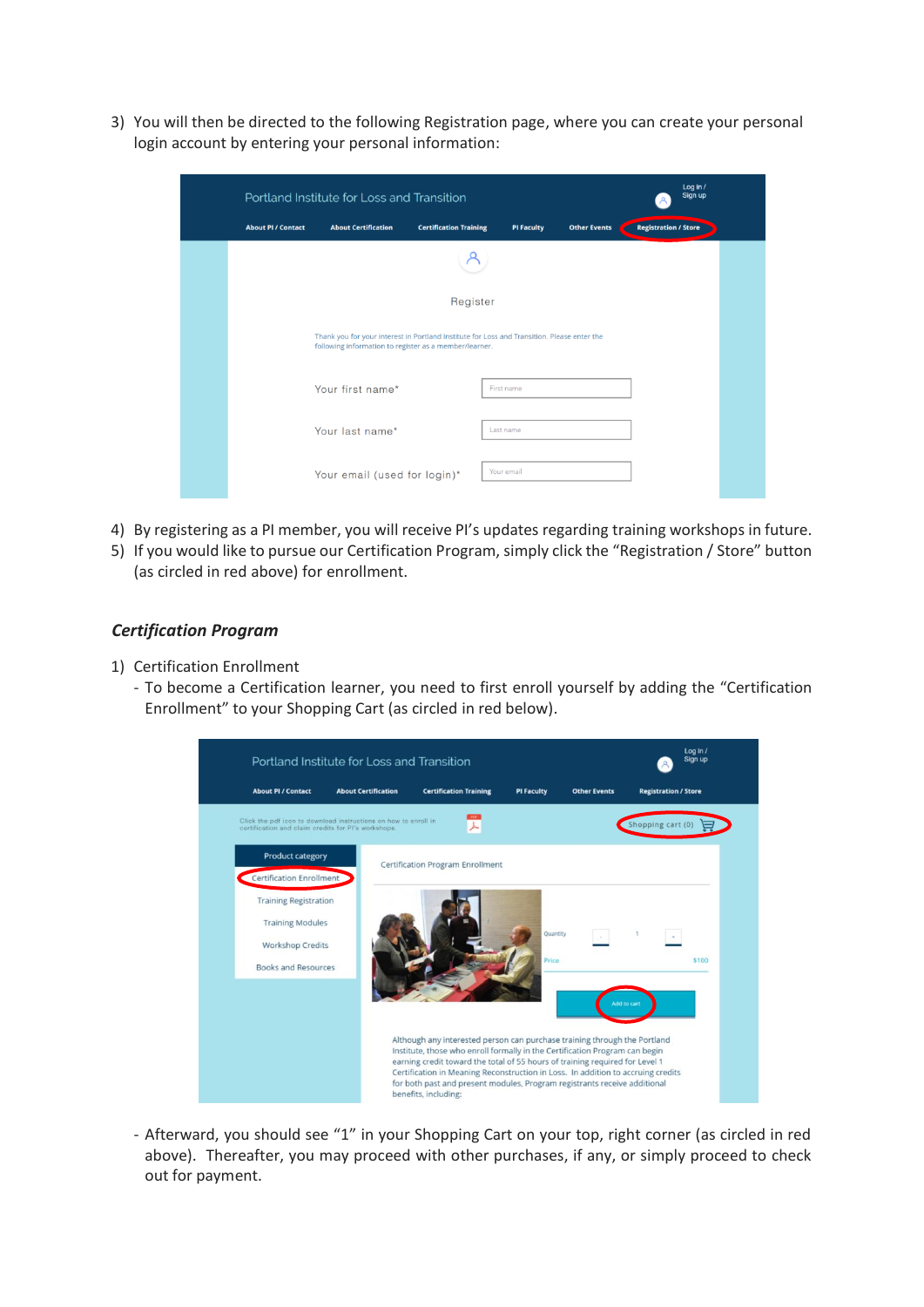- Once you complete this "Certification Enrollment" purchase, you should see your personal "Progress Tracker" reflected on your Account page, underneath "My Purchase" button on the column on your left.
- 2) Credits for Onsite Workshops
	- Should you have attended any of Dr Neimeyer's workshops previously, you can get your workshop hours accredited for the Certification Program. Simply click the "Workshop Credits" (as circled in red below) and select the relevant option(s).



- a) For any workshops attended in 2018-2019:
	- Simply add the "Credit for Workshops in 2018-2019" to your Shopping Cart (as circled in red below):

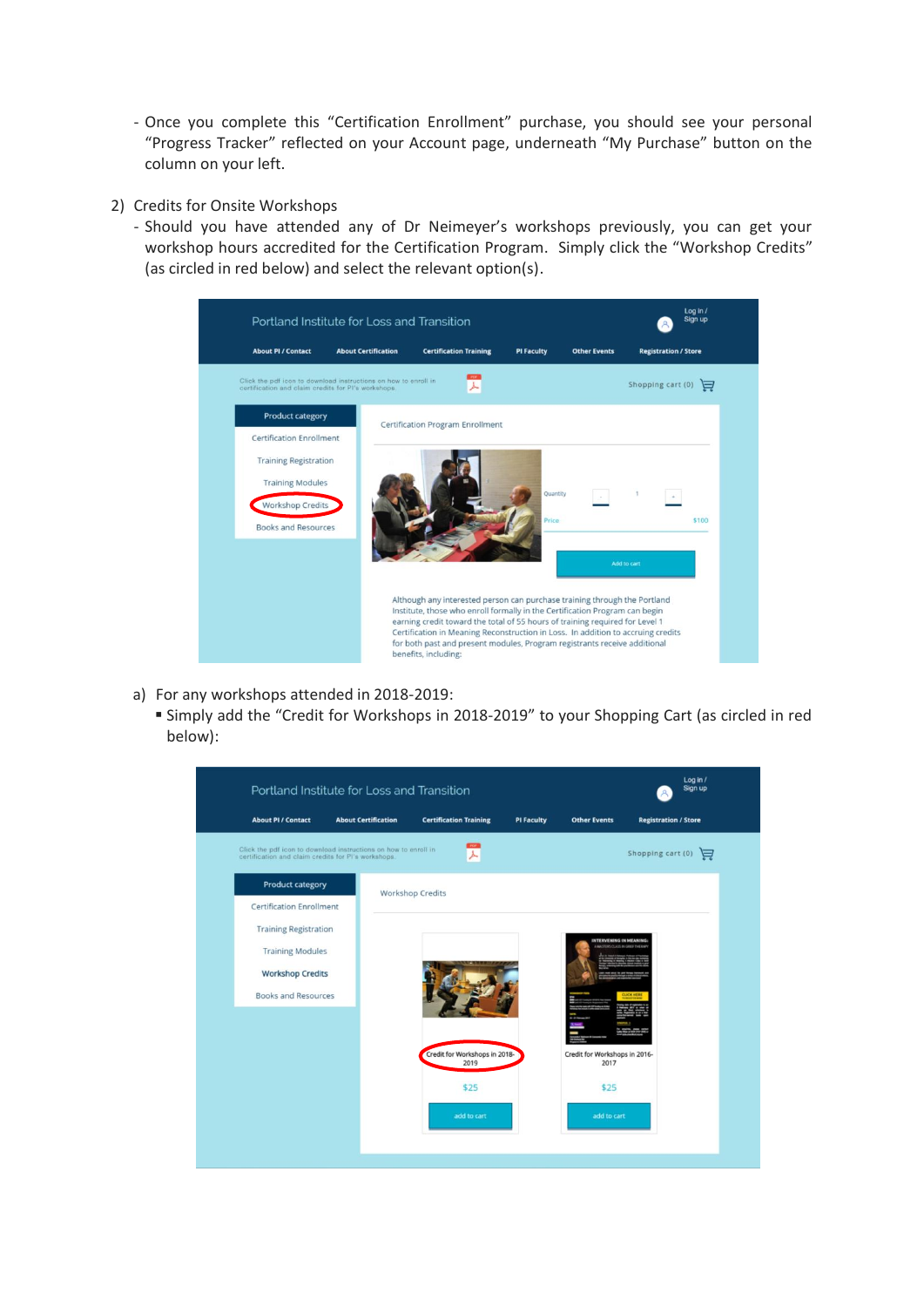- **Please take note that you need to purchase the credit separately for each workshop, which** would be given a different "Event Code" for you to fill in after "City", "Country" and "Year of the event" on the product order page (as circled in red below).
- **Please also note that the Credit Fee of US\$25 applies for one workshop day. Hence, if the** workshop you attended lasted for more than one day, you may adjust the "Quantity" (as circled in red below) accordingly. For example, if you attended a 2-day workshop, you need to adjust the "Quantity" to "2".



▪ Should you want to get accredited for multiple workshops (e.g. two 2-day workshops), you simply need to repeat the same steps mentioned above for as many times as necessary, with each entry bearing a different "Event Code" for the respective workshops.